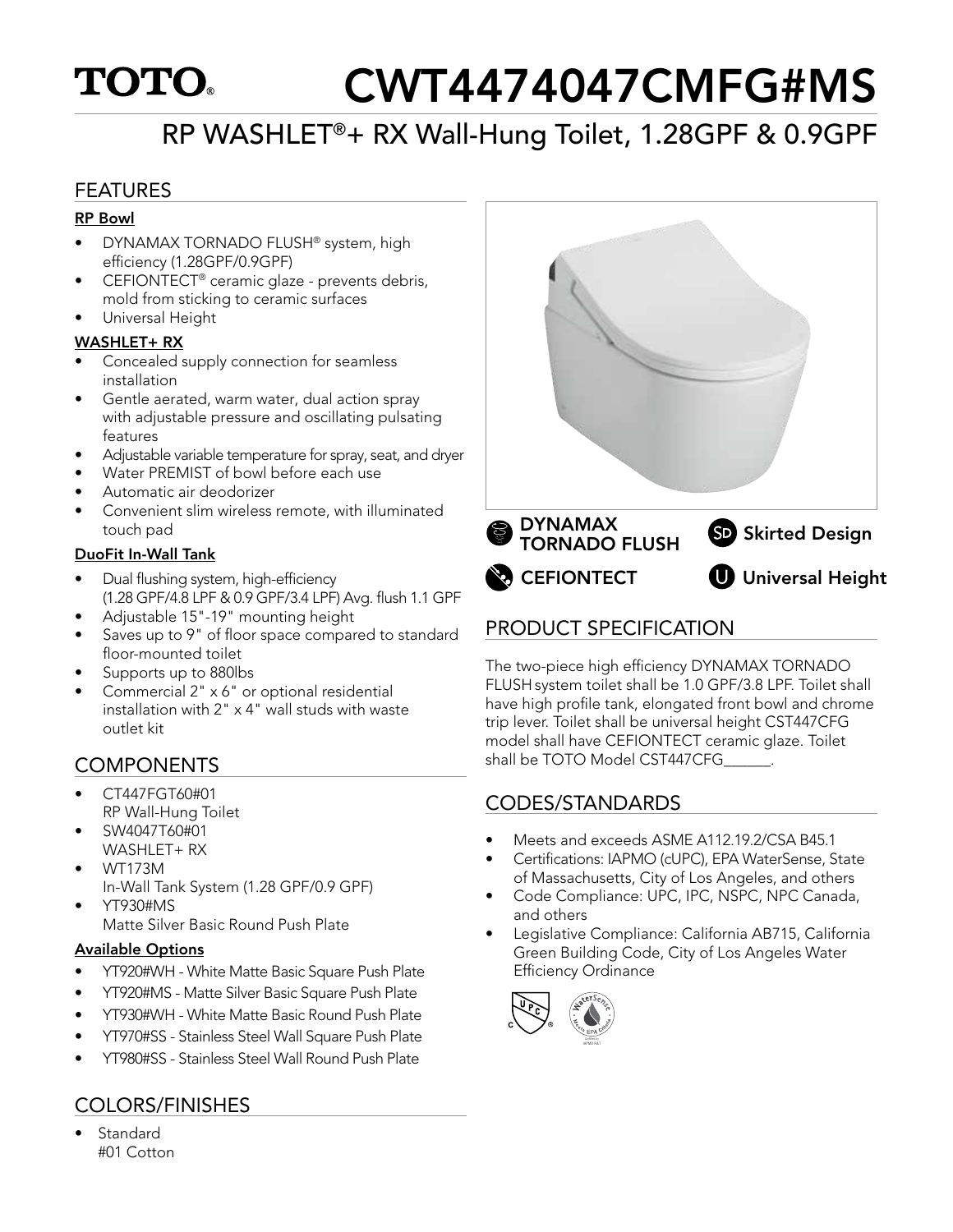# CWT4474047CMFG#MS

## RP WASHLET®+ RX Wall-Hung Toilet, 1.28GPF & 0.9GPF

## SPECIFICATIONS & INSTALLATION NOTES

|                              | SW4047T60                                      |      |
|------------------------------|------------------------------------------------|------|
| <b>Power Rating</b>          | AC 120V-60Hz, 406W                             |      |
| <b>Power Cord</b>            | 2.95 ft/120 cm Length<br>3 Prong Grounded Plug |      |
|                              | Front: 9.8-14.5 oz/min                         |      |
| <b>Water Feature</b>         | Rear: 9.1-14.5 oz/min                          |      |
| (Flow Rates)                 | Front: 9.8-14.5 oz/min                         |      |
|                              | Soft Rear: 9.8-14.5 oz min                     |      |
| Washing Spray Temp.          | Min: 86°F/30°C<br>Max: 104°F/40°C              |      |
| <b>Safety Device</b>         | <b>Thermal Fuse</b>                            |      |
| Air Dryer Temp.              | Min: About 140°F/60°C<br>Max: About 86°F/30°C  | Shi  |
| <b>Dryer Air Capacity</b>    | $9.53$ ft <sup>3</sup> /min                    |      |
| Seat Warming Temp.           | Min: 82°F/28°C<br>Max: 97°F/36°C               | RX V |
| <b>Water Supply Pressure</b> | Min: 7.25 psi<br>Max: 108.75 psi               |      |
| Ambient Temp.                | Min: 32°F/0°C<br>Max: 104°F/40°C               |      |
| Warranty                     | One Year Limited Warranty                      |      |
| <b>Shipping Weight</b>       | $18$ lbs.                                      | Duo  |
| <b>Shipping Dimensions</b>   | 26" x 17" x 9-3/4"                             |      |

## DIMENSIONS

#### CT447CFGT60



|                            | CT447CFGT60                               | <b>WT173M</b>                             |
|----------------------------|-------------------------------------------|-------------------------------------------|
| Water Use                  | 1.28 GPF & 0.9 GPF<br>(4.8 LPF & 3.4 LPF) | 1.28 GPF & 0.9 GPF<br>(4.8 LPF & 3.4 LPF) |
| <b>Flush System</b>        | DYNAMAX TORNADO FLUSH®                    | Dual-Max <sup>®</sup>                     |
| Min. Water Pressure        | 8 psi (static)                            | 8 psi (static)                            |
| <b>Water Surface</b>       | 5-1/2" X 4-1/8"                           |                                           |
| <b>Trap Diameter</b>       | $2 - 1/8"$                                |                                           |
| <b>Installation Height</b> | 15" to 19"                                | 15" to 19"                                |
| <b>Trap Seal</b>           | $2 - 1/8"$                                |                                           |
| Warranty                   | One Year Limited Warranty                 | One Year Limited Warranty                 |
| <b>Material</b>            | Vitreous China                            | Various                                   |
| <b>Shipping Weight</b>     | 76 lbs                                    | $43$ lbs                                  |
| <b>Shipping Dimensions</b> | 16"   x 14"W x 24" H                      | $47 - 1/2$ " $\times$ 26" $\times$ 6"     |

#### RX WASHLET

- WASHLET RX may not fit certain toilet bowl designs
- If possible, with your order, please include your model number (from the underside of the tank lid)
- **Back of the United States of the event of a power surge** • It is highly recommended to use a surge protector to

#### DuoFit In-Wall Tank

**Baseboard**

• Adequate structural bracing is required